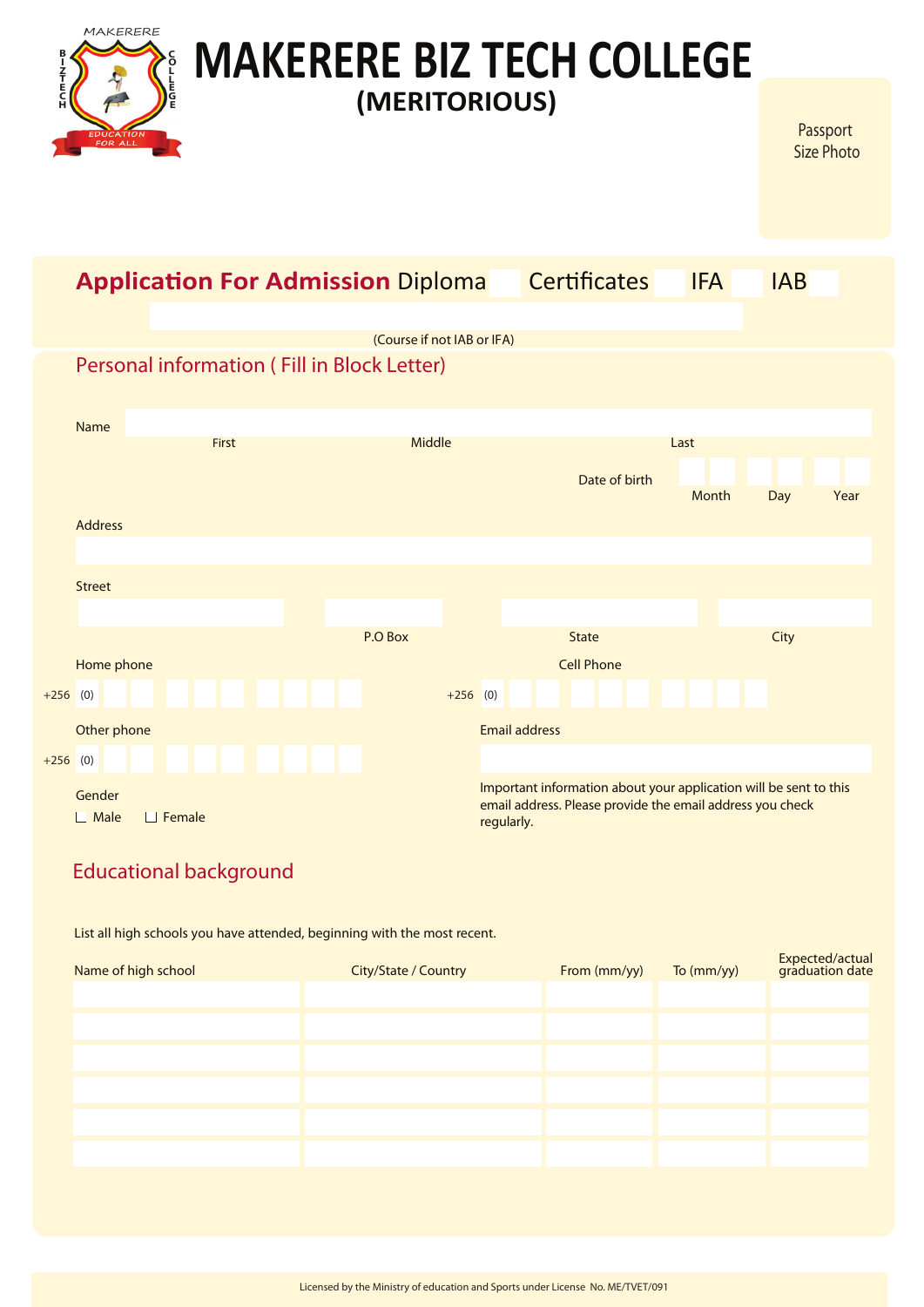# Family background

Please list parents / Guardians / Sponsor's Name and details who has Legal and Financial Responsibilities towards you

| Parent<br>$\bigcirc$ Mother $\bigcirc$ Father |                                                                                                                                                                                                                                      | Legal Guardian or Sponsor (if other than a parent) |                                                                                                                                                                                                                                      |                     |        |
|-----------------------------------------------|--------------------------------------------------------------------------------------------------------------------------------------------------------------------------------------------------------------------------------------|----------------------------------------------------|--------------------------------------------------------------------------------------------------------------------------------------------------------------------------------------------------------------------------------------|---------------------|--------|
|                                               |                                                                                                                                                                                                                                      |                                                    | Relationship to you <u>entitled and the series of the series of the series of the series of the series of the series of the series of the series of the series of the series of the series of the series of the series of the se</u> |                     |        |
| Last/Family/Sur                               | First/Given                                                                                                                                                                                                                          | Middle                                             |                                                                                                                                                                                                                                      |                     |        |
|                                               | <b>Former last name(s) Example 2008 Contract 2008 Contract 2008</b>                                                                                                                                                                  |                                                    | Last/Family/Sur                                                                                                                                                                                                                      | First/Given         | Middle |
| Residential address                           |                                                                                                                                                                                                                                      |                                                    | <b>Residential address</b>                                                                                                                                                                                                           |                     |        |
|                                               | <b>Country Code</b>                                                                                                                                                                                                                  |                                                    | $Preferred$ Telephone: $OH$ ome $\bigcirc$ Cell $\bigcirc$ Work $($                                                                                                                                                                  | <b>Country Code</b> |        |
|                                               |                                                                                                                                                                                                                                      |                                                    |                                                                                                                                                                                                                                      |                     |        |
|                                               | Occupation <b>Contract Contract Contract Contract Contract Contract Contract Contract Contract Contract Contract Contract Contract Contract Contract Contract Contract Contract Contract Contract Contract Contract Contract Con</b> |                                                    | Employer <b>Employer Employer</b>                                                                                                                                                                                                    |                     |        |
|                                               |                                                                                                                                                                                                                                      |                                                    |                                                                                                                                                                                                                                      |                     |        |

# Activities and awards (Optional)

| Activities outside of school (community service, volunteer service, scouting, 4-H, FFA, etc.)<br>Attach additional sheet if necessary.<br>Grades participated |                          |                                                                 |  |  |  |  |  |
|---------------------------------------------------------------------------------------------------------------------------------------------------------------|--------------------------|-----------------------------------------------------------------|--|--|--|--|--|
| Name of activity                                                                                                                                              |                          | 9th 10th11th12th Leadership position(s) and school year(s) held |  |  |  |  |  |
|                                                                                                                                                               | 88888                    |                                                                 |  |  |  |  |  |
|                                                                                                                                                               | a s                      |                                                                 |  |  |  |  |  |
|                                                                                                                                                               | <b>Contract Contract</b> |                                                                 |  |  |  |  |  |
|                                                                                                                                                               | <b>Contract Contract</b> |                                                                 |  |  |  |  |  |
|                                                                                                                                                               |                          |                                                                 |  |  |  |  |  |
| Attach additional sheet if necessary.<br>Other special talents, honors, achievements, or awards                                                               |                          |                                                                 |  |  |  |  |  |

**Any circumstances you can not attend morning or Afternoon classes should be included on seperate sheet.( for employed students Only)**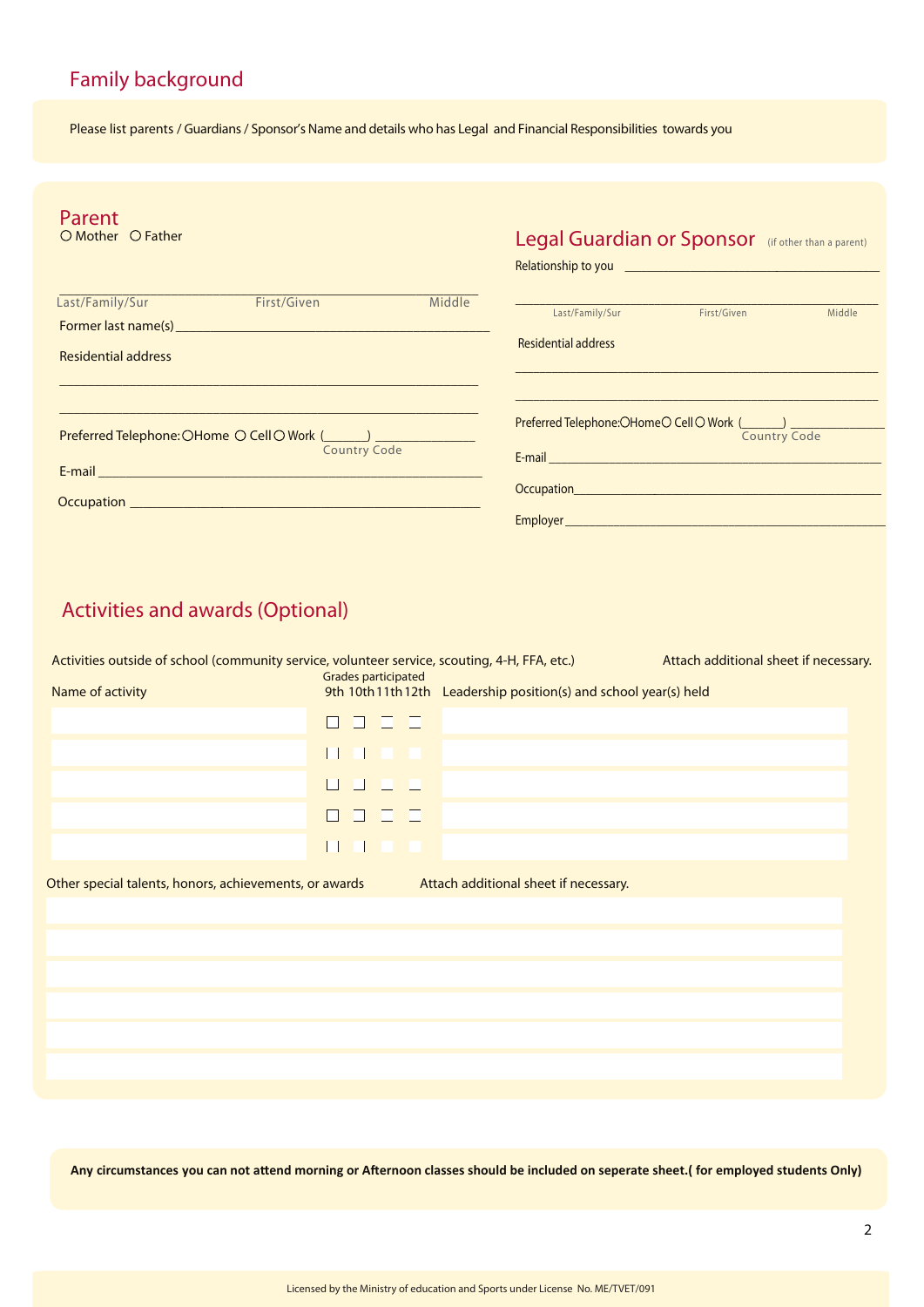## Access to your file

I authorize Makerere Biz Tech College to give information about my application file, admission, or scholarship status to the following person (s) (e.g., parent, relative, friend):

| Name | Relationship to you | <b>Email address</b> |
|------|---------------------|----------------------|
|      |                     |                      |
| Name | Relationship to you | <b>Email address</b> |
|      |                     |                      |

## **Signature**

I certify that the information I have provided on this application and on all other application materials is complete, accurate, and true to the best of my knowledge. I understand that withholding pertinent information requested on this application or providing false information will make me ineligible for admission, or subject to cancellation of registration if admission has occurred or dismissal from the MBTC if already enrolled. I agree to notify the office of Admissions if there are any changes to the information provided in my application. In addition, I authorize the release of information provided in my application, as well as my admission, honors, and scholarship status to my high school and scholarship donors.

| Applicant's signature       | <b>Date</b>                  |  |  |  |  |
|-----------------------------|------------------------------|--|--|--|--|
| For Office Use only         |                              |  |  |  |  |
|                             |                              |  |  |  |  |
| <b>Course fees</b>          | Full / Installment           |  |  |  |  |
| <b>Other Charges:</b>       |                              |  |  |  |  |
| <b>ID Charges</b>           | <b>Examination Fees</b>      |  |  |  |  |
| <b>Application form fee</b> |                              |  |  |  |  |
| <b>Admission fee</b>        | <b>Library fee</b>           |  |  |  |  |
| <b>Class starting Date</b>  | Programme:<br><b>Morning</b> |  |  |  |  |
|                             |                              |  |  |  |  |
|                             | Everning                     |  |  |  |  |
|                             | Weekend                      |  |  |  |  |
|                             |                              |  |  |  |  |
|                             |                              |  |  |  |  |
|                             |                              |  |  |  |  |
|                             |                              |  |  |  |  |

## Fees Structure

| <b>PARTICULARS</b>                           |          | <b>CHARGES</b> |
|----------------------------------------------|----------|----------------|
| Application form                             | Once     | 5,000/         |
| <b>Admission fees</b>                        | Once     | 10,000/        |
| <b>ID Card</b>                               | Per year | 15,000/        |
| Administrative charges                       | Per year | 50.000/        |
| Library Fee & Registration                   | Per year | 40.000/        |
| Tuition fees refer to the registrar          |          |                |
| <b>Examination &amp; Certificate Charges</b> | Per year | 60.000/        |

Fees can be paid at MBTC's Bursary office or Crane Bank, Account No. 145053919500 in MERITORIOUS BIZ TECH COLLEGE.